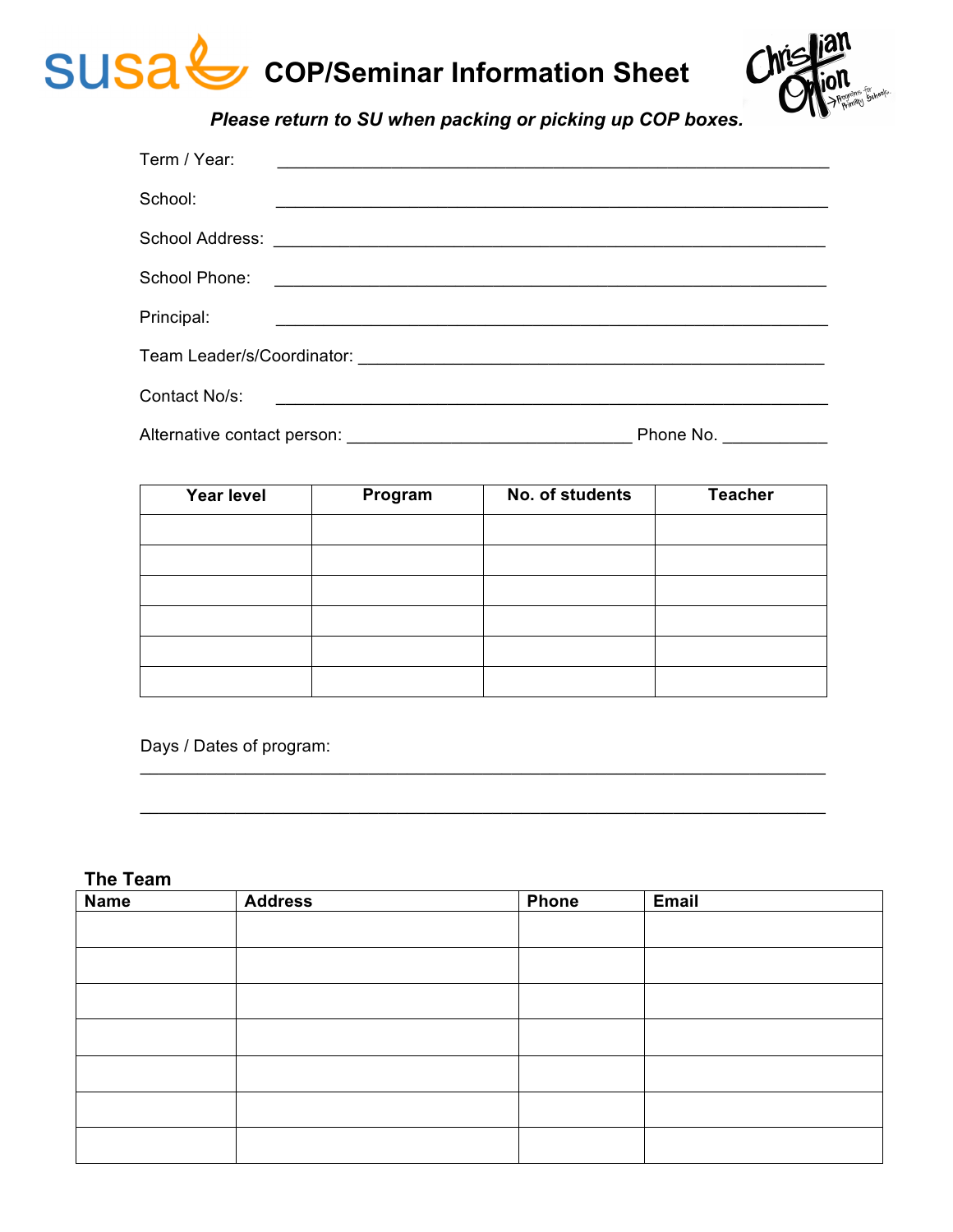# **Risk Management**

*Use the following table to assess the risks at your base location and prepare strategies to minimise them (attach additional pages if required for your program).*

| <b>Risks or Hazards</b>                                                                  | <b>Preventative Strategies</b><br>(during normal operation)                                                                                                                             | <b>Emergency Strategies</b>                                                                                                                                                                          |
|------------------------------------------------------------------------------------------|-----------------------------------------------------------------------------------------------------------------------------------------------------------------------------------------|------------------------------------------------------------------------------------------------------------------------------------------------------------------------------------------------------|
|                                                                                          |                                                                                                                                                                                         |                                                                                                                                                                                                      |
| 1. Injury or misbehaviour<br>due to unhelpful/<br>inappropriate classroom<br>environment | Negotiate with the school in<br>regard to the most helpful<br>environment/venue for the<br>program                                                                                      | Obtain help from the class<br>teacher, school office, principal,<br>first aid officer as appropriate                                                                                                 |
|                                                                                          |                                                                                                                                                                                         |                                                                                                                                                                                                      |
| 2. Behavioural problems<br>and no teacher<br>supervision                                 | Inform the school of the<br>importance of the presence of the<br>class teacher, and ensure<br>adequate communication with<br>parents, teachers and students in<br>regard to the program | Obtain help from the school<br>office, senior staff or principal as<br>appropriate                                                                                                                   |
|                                                                                          |                                                                                                                                                                                         |                                                                                                                                                                                                      |
| 3. Accident or incident due<br>to isolation of small group                               | Make sure team members are<br>aware of the risks involved in<br>taking their small group(s) away<br>from the main group                                                                 | Alert the team leader. Ensure<br>appropriate group supervision<br>while a team member obtains<br>help from the school office, first<br>aid officer, class teacher and/or<br>principal as appropriate |

| $\overline{4}$ . |  |
|------------------|--|
|                  |  |
|                  |  |
|                  |  |
| 5.               |  |
|                  |  |
|                  |  |
|                  |  |
|                  |  |
| 6.               |  |
|                  |  |
|                  |  |
|                  |  |
|                  |  |

School Emergency Contact:

Location: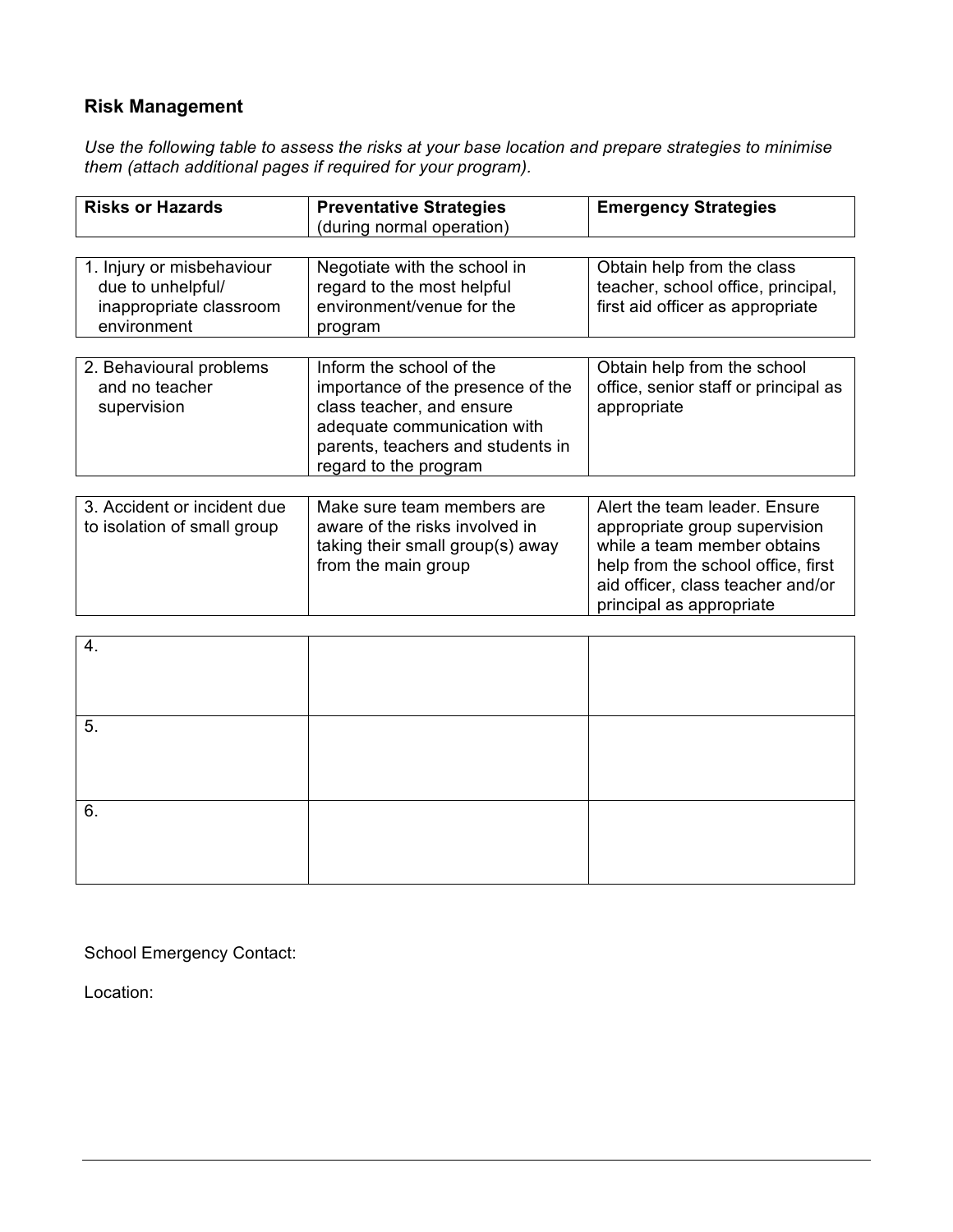## **Safety Checklist**

#### **1. Factors to consider in relation to Participation**

| $\Box$ Yes $\Box$ No | Leaders have been / will be briefed to ensure that participation in risk-oriented |
|----------------------|-----------------------------------------------------------------------------------|
|                      | activities is voluntary for everyone.                                             |
| $\Box$ Yes $\Box$ No | Leaders have been / will be briefed to ensure sensitivity is shown in relation to |
|                      | issues of gender, ethnicity, family and medical conditions.                       |
| $\Box$ Yes $\Box$ No | If there is a broad range of ages, the program has been / will be prepared to     |

- ensure all may participate.
- $\Box$  Yes  $\Box$  No The team is / will be aware of any children with special needs among students and have made provision for them where needed.

#### **2. Factors to consider in relation to Leadership**

| $\Box$ Yes $\Box$ No | All activities have / will have a Team Member assigned to supervise them.  |
|----------------------|----------------------------------------------------------------------------|
| $\Box$ Yes $\Box$ No | The program has an appropriate ratio of Team Members to participants.      |
| $\Box$ Yes $\Box$ No | The team members have adequate experience in the activities offered.       |
| $\Box$ Yes $\Box$ No | The team consists of people who are appropriate for their leadership role. |

## **3. Factors to consider in relation to our Duty of Care**

| Yes | lN |
|-----|----|

p Procedures are in place to attempt to ensure adequate care at all times.

|  | TES I 1140 |  |
|--|------------|--|
|  |            |  |
|  |            |  |

- Specifically, group control mechanisms are in place to minimise the chance of somebody leaving the program for extended lengths of time unsupervised.
- $\Box$  Yes  $\Box$  No I am aware of procedures in the event of an accident.
- $\Box$  Yes  $\Box$  No The team has been / will be appropriately briefed in relation to physical contact, disclosure of abuse and contact with participants outside the program.

#### **4. Factors to consider in relation to Equipment and the Site**

- 
- $\Box$  Yes  $\Box$  No The site is suitable for the program.
- $\Box$  Yes  $\Box$  No The equipment is suitable for the program, is being used safely in the manner for which it was designed and has been checked prior to use.
- $\Box$  Yes  $\Box$  No Where the equipment requires a person to have special knowledge or training, the person setting up and using the equipment has this knowledge or training.

## **5. Factors to consider in relation to First Aid and Medical Care**

 $\Box$  Yes  $\Box$  No Medical forms for all team members are completed appropriately and stored in a secure location in case they are required.

 $\Box$  Yes  $\Box$  No Appropriate precautions are being taken to minimise health risks during the program.

## **6. Additional factors to consider**

- $\Box$  Yes  $\Box$  No Team Members are aware that alcohol consumption or illegal substance use is not permitted on SU programs
	- $\gamma$ es  $\Box$ No Team Members are aware of the basics of SU's insurance arrangements.
	- $\Box$ Yes  $\Box$ No All team members have been informed about what to do in the event that the Media wish to interview somebody in relation to your program.



 $\Box$  Yes  $\Box$  No Copies of all appropriate forms have been sent to SU.

 $\Box$  Yes  $\Box$  No The team is aware of emergency procedures.